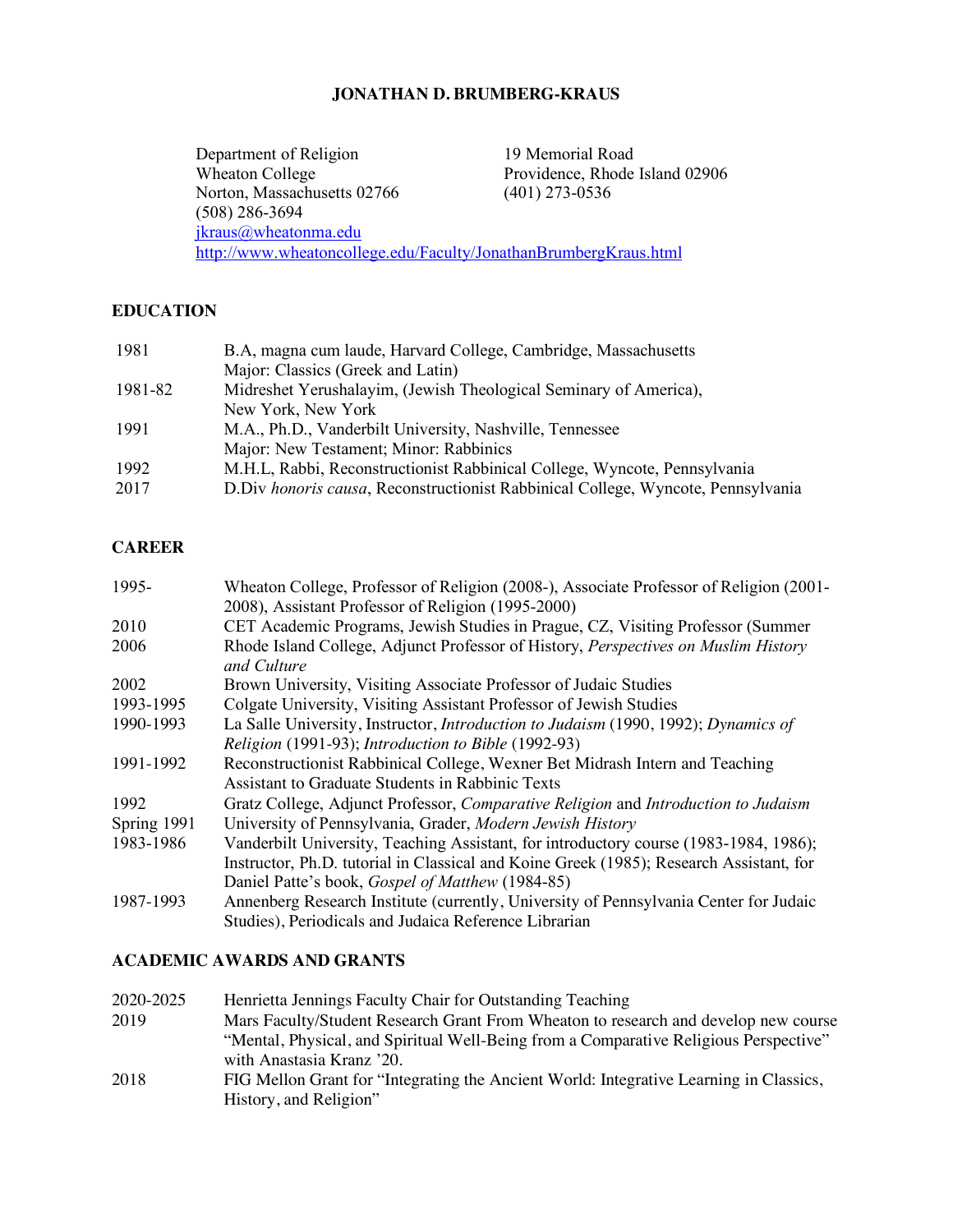| IMAGINE Grant from Wheaton for "Fomenting and Fermenting" Faculty/Student<br>collaborative project                                                                                                                                                |
|---------------------------------------------------------------------------------------------------------------------------------------------------------------------------------------------------------------------------------------------------|
| Arnold Travel Grant from Wheaton to present paper at Oxford Symposium on Food and<br>Cookery                                                                                                                                                      |
| "Get Real Get Raw" Faculty/Student collaborative grant from Wheaton to work with<br>WheaFarm students to promote education about non-animal based whole foods                                                                                     |
| "Teaching Interfaith Understanding" Seminar, Council of Independent Colleges/Interfaith<br>Youth Corps Seminar, Lesley University, Cambridge, MA                                                                                                  |
| Mellon Research Summer Stipend from Wheaton for research in Israel on "Jewish Food"<br>book project                                                                                                                                               |
| Mars Faculty/Student Research Grant from Wheaton for project "A Contemporary<br>Illuminated English Translation of Rabbenu Bahya Ben Asher's Jewish Eating Manual<br>Shulhan Shel Arba" with Rosemary Liss '11                                    |
| Mellon Research Summer Stipend from Wheaton for project "See, Eat, Talk, Believe:<br>World Construction and Social Formation in Medieval Jewish Meals"                                                                                            |
| NEH Summer Seminar on "Religious Diversity and the Common Good" directed by Alan<br>Wolfe, Boisi Center for Religion and American Public Life, Boston College                                                                                     |
| Library and Technological Learning Committee Grant, Wheaton College, course<br>transformation to enhance research writing in Senior Seminar on Ritual and First Year<br>Seminar "The Rituals of Dinner" with library and bibliographic technology |
| Hewlett Pluralism and Unity Grant, Wheaton College, for course transformation of<br>Religion 316: Islam: Faith and Practice Fall 2002                                                                                                             |
| Faculty Professional Development Grant, Wheaton College, "Eating Rituals and the<br>Transmission of Jewish Tradition: The Religious Perspective of R. Bahya's Shulhan Shel<br>Arba" (book translation and commentary)                             |
| Catherine Filene Shouse Fellowship Award, Wheaton College, course transformation to<br>integrate a service learning component, Islam: Faith and Practice                                                                                          |
| Funded by Colgate University to attend Jerusalem Summer School in Jewish Studies,<br>Victor Rothschild Memorial Symposium, Institute for Advanced Studies of the Hebrew<br>University; topic, "Jewish Attitudes Toward Christianity"              |
| Coolidge Research Colloquium Fellow, work on my dissertation                                                                                                                                                                                      |
| Fellow of the Theological Seminar in Jerusalem, "Christians, Jews, and the Covenant,"                                                                                                                                                             |
| jointly sponsored by the National Conference of Christians and Jews and the Shalom<br>Hartman Institute; topic, "Jewish and Christian Attitudes toward the Other"                                                                                 |
| Vanderbilt University Graduate Fellowship                                                                                                                                                                                                         |
|                                                                                                                                                                                                                                                   |

#### **COURSES**

Faith after the Holocaust; Judaism: Faith and Practice; Literature of the New Testament; Literature of the Hebrew Bible; Scripture in Judaism, Christianity, and Islam New Testament: Paul and Acts of the Apostles; Introduction to Western Civilization (general education requirement, first-year students); Introduction to World Religions; Rituals of Dinner (first year seminar); Islam: Faith and Practice; Religion and Modern Literature; Jesus in the Gospels; Seminar in Jewish Thought) Introduction to Rabbinic Literature; Ritual (seminar for senior religion majors); Smells and Bells: The Sensual Dimension of Religion; Gender and Sexual Violence in the Bible (WGS/REL); Russian Jewish Culture (team-taught RUSS/REL); Introduction to the Comparison of Religion; Mental, Physical, and Spiritual Well-being from a Comparative Religious Perspective.

### **PUBLICATIONS AND PROFESSIONAL ACTIVITIES**

#### **Books:**

1. *Gastronomic Judaism as Culinary Midrash* (Lexington Press, 2018).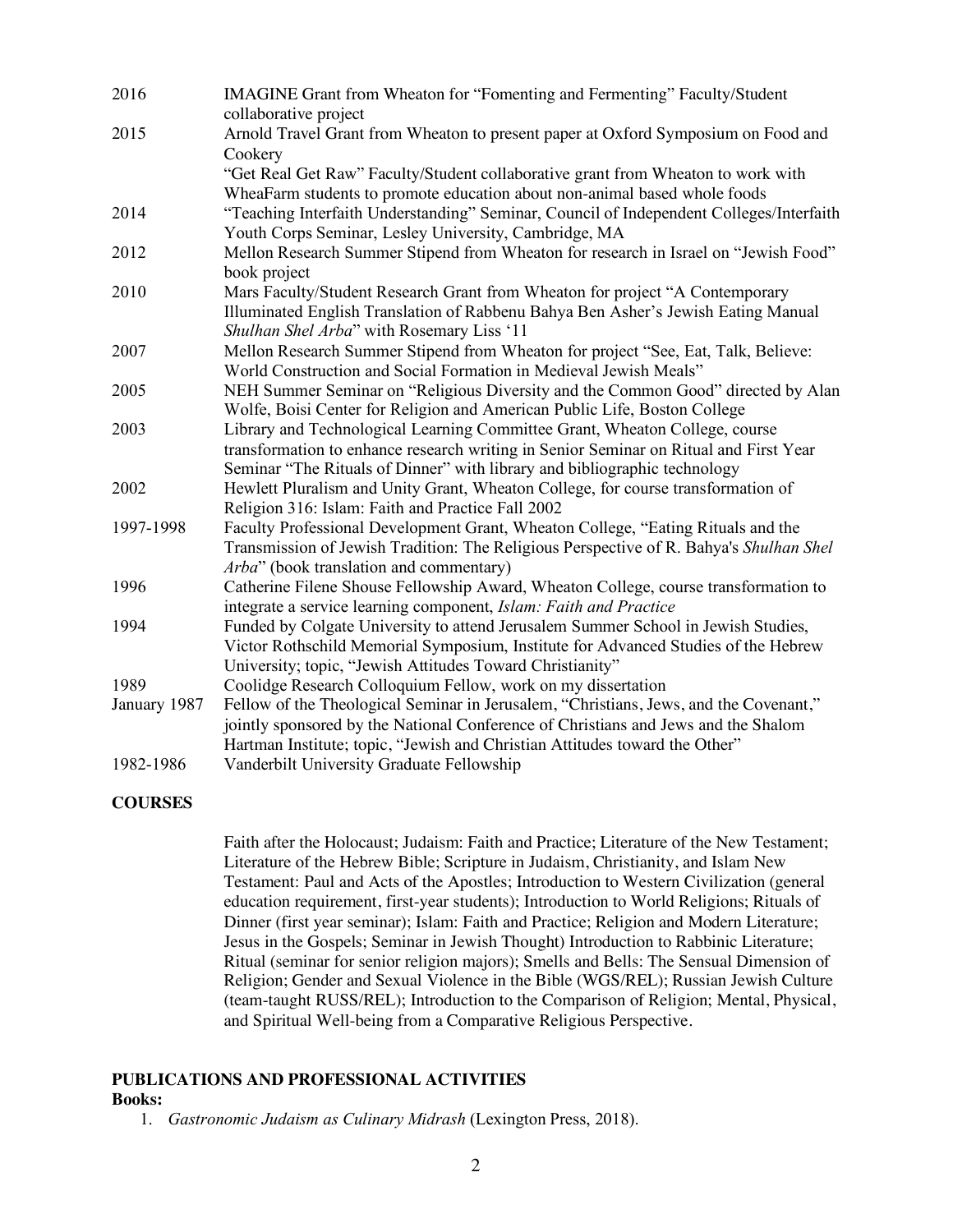- 2. *Shulhan Shel Arba by Rabbenu Bahya Ben Asher Hlava*. Translated with commentary, with illustrations by Rosemary Liss, Wheaton '11 (2010- ). http://jkraus.webspace.wheatoncollege.edu/ and without the illustrations in *Sefaria* https://www.sefaria.org/Shulchan\_Shel\_Arba%2C\_Introduction?lang=bi
- 3. *Memorable Meals: Symposia in Luke's Gospel, The Rabbinic Seder, and the Greco-Roman Literary Tradition* https://wheatoncollege.edu/wp-content/uploads/2011/05/Memorable-Meals\_- Symposia-in-Lukes-Gospel-the-Rabbinic-Seder.html

# **Articles:**

- 1. "The Role of Ritual in Eating," in *A Handbook of Eating and Drinking: Interdisciplinary Perspectives* ed. by Herbert Meiselman (Springer International, 2020).
- 2. "Food and Jewish Culture in the Medieval Era," in *Feasting and Fasting: The History and Ethics of Jewish Food* ed. by Aaron Gross, Jordan Rosenblum, and Jody Myers (New York: NYU Press, 2020)
- 3. "Messianic Banquet. Rabbinic and Medieval Literature," *Encyclopedia of the Bible and its Reception*;(Berlin: De Gruyter, 2009-) 2020.
- 4. "'Mitzvot With The Mouth:' Medieval And Early Modern Jewish Rituals Of Eating, Reading, And Talking And Their Legacy." *Historia Religionum : An International Journal* 10 (2018) 65- 78.
- 5. "What's for Dinner in *Olam Ha-ba*? Why Do We Care in *Olam Ha-zeh*?" in *Olam Ha-Zeh v'olam Ha-Ba: This World and the World to Come in Jewish Belief and Practice*, ed. by Leonard J Greenspoon, Studies in Jewish Civilization 28 (West Lafayette, Indiana: Purdue University Press, 2017)
- 6. "Communicating Jewish Identity Through Taste: Jewish Flavour Principles as Culinary 'Midrash,'" *Food and Communication: Proceedings of the Oxford Symposium on Food and Cookery 2015* (Devon, UK: Prospect, 2016)
- 7. "Creating 'Connections 3.0,'" co-authored with Linda Eisenmann, Lisa Gavigan, and Kathleen Morgan in [AAC&C] *Peer Review* (Fall 2014/15)
- 8. "Contrasting Banquets: A Literary Commonplace in Philo's *On the Contemplative Life* and Other Greek and Roman Symposia" and "Performing Myth, Performing Midrash at Rabbinic Meals" in *Meals in Early Judaism: Social Formation at the Table* (Susan Marks and Hal Taussig, eds.; New York: Palgrave MacMillan, 2014).
- 9. "Ten Theses Concerning Meals and Early Judaism," with Susan Marks and Jordan Rosenblum in *Meals in the Early Judaism: Social Formation at the Table* (Susan Marks and Hal Taussig, eds.; New York: Palgrave MacMillan, 2014)
- 10. "Food and Meals," *The Oxford Encyclopedia of the Bible and Law* (ed. Brent Strawn; Oxford University, 2015).
- 11. "Cultures on Ice: Refrigeration and the Americanization of Immigrants in the First Half of the 20th Century," co-authored with Betsey Dexter Dyer, *Food and Material Culture: Proceedings of the Oxford Symposium on Food and Cookery 2013* (Devon, UK: Prospect, 2014).
- 12. "'Better a Meal of Vegetables with Love': The Symbolic Meaning of Vegetables in Rabbinic and Post-Rabbinic Midrash on Proverbs 15:17," *Jewish Quarterly Review* 104:1 (Winter 2014) 46-56.
- 13. "Sukkot: The Paradigmatic Harvest Festival," *Celebrations: Proceedings of the Oxford Symposium on Food and Cookery 2011*, ed. by Mark McWilliams; Devon, UK: Prospect, 2012.
- 14. "Bread From Heaven, Bread from the Earth: Recent Trends in Jewish Food History," *Writing Food History: A Global Perspective,* ed. Kyri Claflin and Peter Scholliers (Oxford, UK: Berg, 2012).
- 15. "Cultures and Cultures: Fermented Foods as Culinary 'Shibboleths,'" co-authored with Betsey Dexter Dyer, *Cured, Fermented, and Smoked Foods: Proceedings of the Oxford Symposium on Food and Cookery 2010* ed. Helen Saberi (Devon, UK: Prospect Books, 2011)
- 16. "3 John," *The Jewish Annotated New Testament* (Marc Brettler and Amy-Jill Levine, eds.; Oxford University Press, 2011)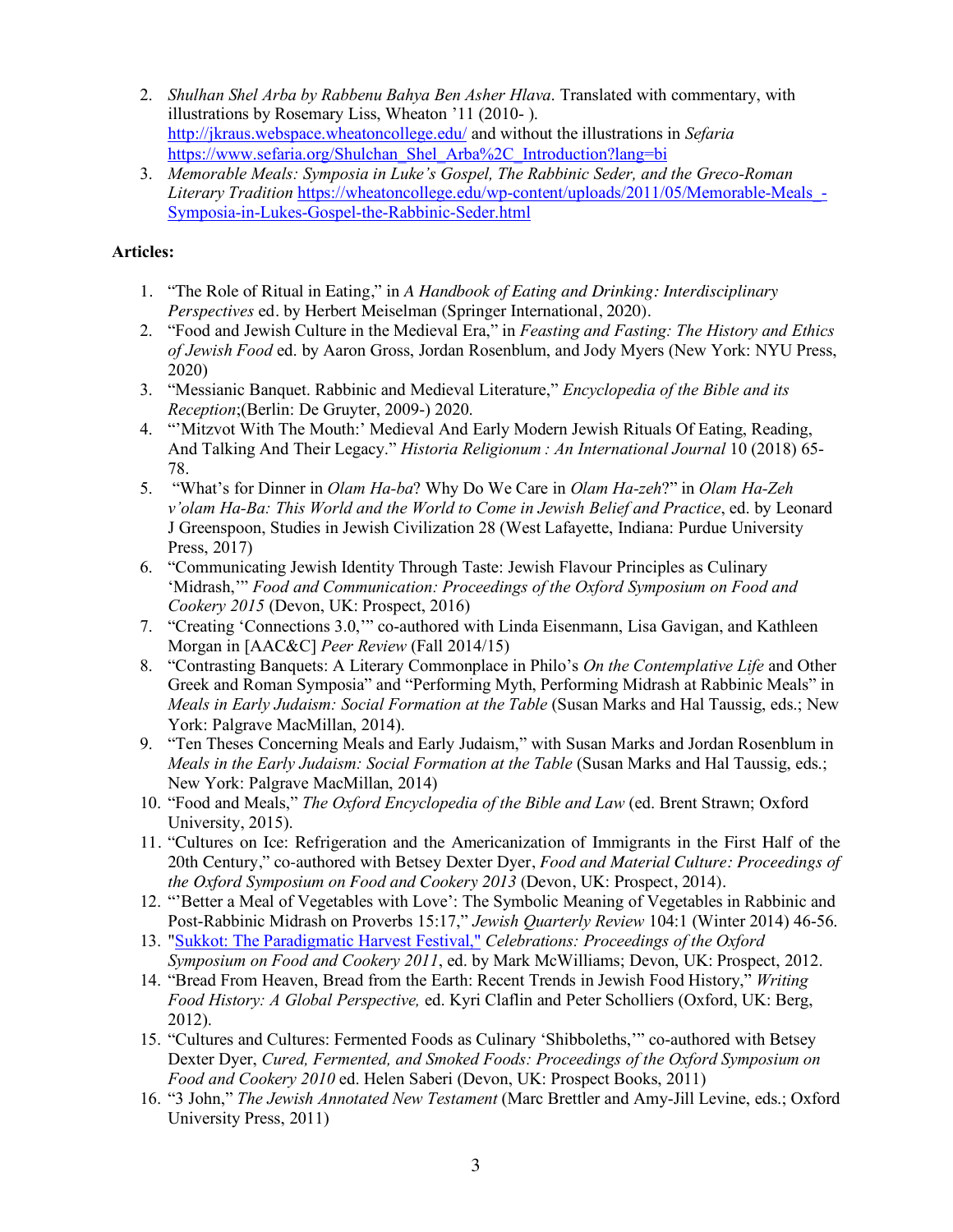- 17. "Communal meals. II. Judaism," *Encyclopedia of the Bible and its Reception* (Berlin: De Gruyter, 2009-).
- 18. "'Truly the Ear Tests Words as the Palate Tastes Food' (Job 12:11): Synaesthetic Food Metaphors for the Experience of the Divine in Jewish Tradition," *Food and Language: Proceedings of the Oxford Symposium on Food and Cookery 2009*, ed. Richard Hosking (Devon, UK: Prospect Books, 2010).
- 19. "Kabbalah, Food, and Sustainability," in *The Mountains Shall Drip Wine: Jews and the Environment. Studies in Jewish Civilization 20*. Edited by Leonard J. Greenspoon et al. (Omaha, NE: Creighton University Press, 2009).
- 20. "Torah on the Table: A Sensual Morality," *Food and Morality: Proceedings of the Oxford Symposium on Food and Cookery 2007*, ed. Susan Friedland (Devon, UK: Prospect Books, 2008).
- 21. "'Real Eating:' A Medieval Spanish Jewish View of Gastronomic Authenticity," *Authenticity: Proceedings of the 2005 Oxford Symposium on Food and Cookery* (Devon, UK: Prospect Books, 2006) 119-131.
- 22. "What is Religious About Ethics?" *The Reconstructionist* 69:2 (2005) 49-57.
- 23. "Does God Care What We Eat? Jewish Theologies of Food and Reverence for Life" and "Meals as Midrash: A Survey of Ancient Meals in Jewish Studies Scholarship," in *Food and Judaism: Studies in Jewish Civilization 15*, ed. by Leonard Greenspoon et al. (Omaha, NE: Creighton University Press, 2005) 119-132, 297-318.
- 24. "The Ritualization of Scripture in Rabbenu Bahya ben Asher's Eating Manual *Shulhan Shel Arba'," Proceedings of the 13th World Congress of Jewish Studies, Jerusalem, Israel, August 2001* file://localhost/(http/::wheatoncollege.edu:faculty:files:2014:01:ritualizationofscripture.pdf).
- 25. "Were the Pharisees a Conversionist Sect? Table Fellowship as a Strategy of Conversion," *"The Making of Proselytes": Jewish Missionary Activity in the Hellenistic and Roman Worlds* (ed. A.- J. Levine and R. Pervo; forthcoming), 161-192.
- 26. "The Role of Service-Learning in the Transformation of 'Islam: Faith and Practice," *From Cloister To Commons: Concepts and Models for Service-Learning in Religious Studies*, ed. Richard Devine et al.; AAHE's Series on Service-Learning in the Disciplines (Washington, DC: American Association for Higher Education/Wabash Center for Teaching and Learning in Theology and Religion, 2002) 153-167.
- 27. "Jesus as Other People's Scripture," *The Historical Jesus Through Catholic and Jewish Eyes* (ed. Leonard J. Greenspoon et al; Harrisburg, PA: Trinity Press International, 2000), 155-166
- 28. "'Not by Bread Alone...': Food and Drink in the Rabbinic Seder and in the Last Supper," in *Semeia 86: Food and Drink in the Hebrew Bible and the New Testament* (ed. by Athalya Brenner and Jan Willem van Henten; 1999), 154-179.
- 29. "Meat-eating and Jewish Identity: Ritualization of the Priestly 'Torah of Beast and Fowl' [Lev. 11:46] in Rabbinic Judaism and in Medieval Kabbalah," *Association for Jewish Studies Review*, 24/2 (1999), 227-262.
- 30. "A Jewish Ideological Perspective on the Study of Christian Scripture," *Jewish Social Studies* N.S. 4:1 (1997), 121-152.

# **Book Reviews:**

- 1. Review of *The Annotated Passover Haggadah*, ed. by Zev Garber and Kenneth Hanson, *Reading Religion*, September 2021. https://readingreligion.org/books/annotated-passover-haggadah
- 2. Review of *Jewish Veganism and Jewish Vegetarianism: Studies and New Directions*, by Jacob Labendz and Shmuly Yanklowitz, *H-Judaic, H-Net Reviews*, April 2020. https://www.hnet.org/reviews/showpdf.php?id=54677.
- 3. Review of *Food, Sex and Strangers: Understanding Religion as Everyday Life*, by Graham Harvey, *International Journal for the Psychology of Religion* (August 2015).
- 4. "Tracking the Trail of Scent in Rabbinic Literature" [review of *The Aroma of Righteousness: Scent and Seduction in Rabbinic Life and Literature*, by Deborah A. Green], *H-Judaic, H-Review*, February 2013. http://www.h-net.org/reviews/showrev.php?id=33910.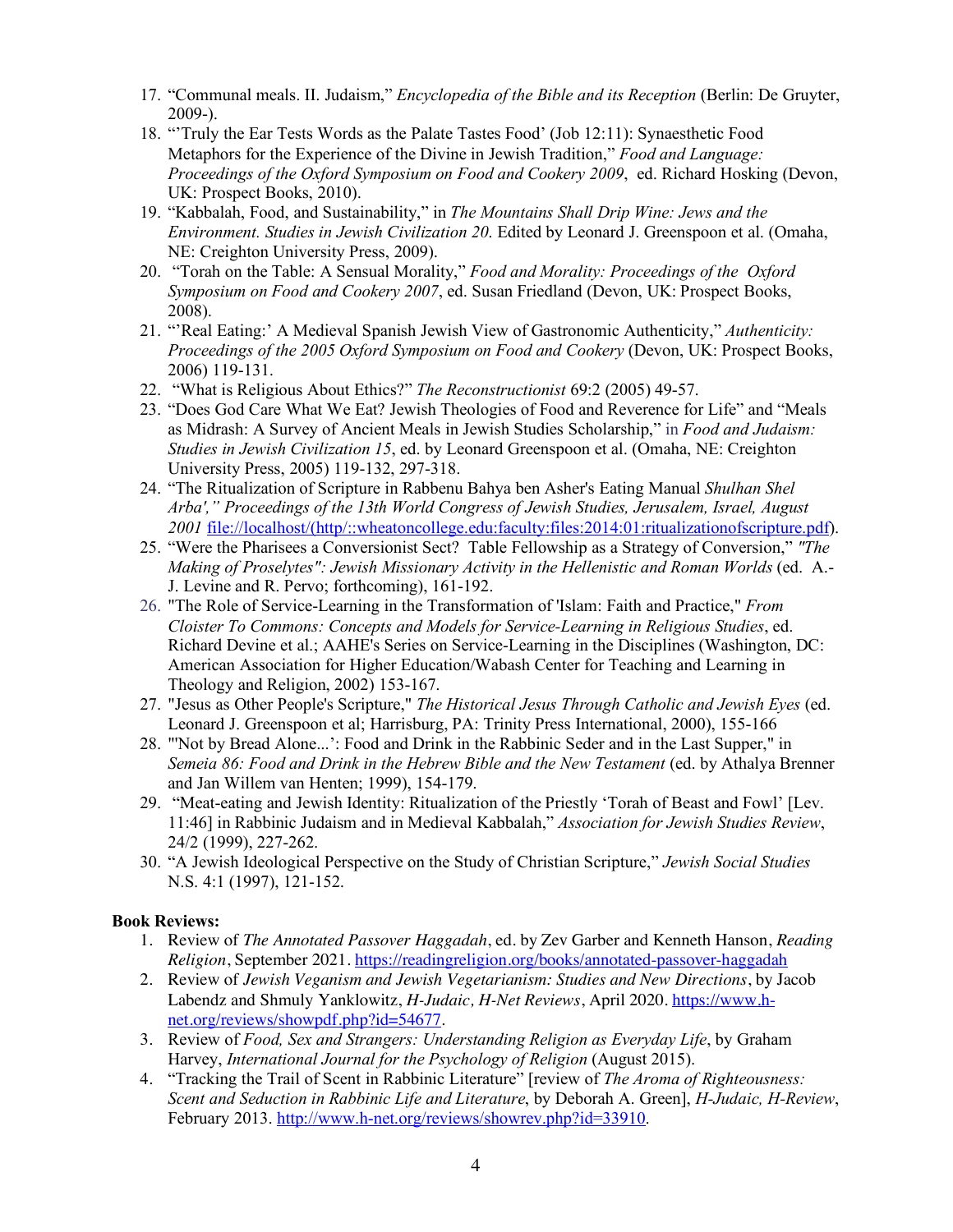- 5. Review of *Holy Lives, Holy Deaths: A Close Hearing of Early Jewish Storytellers*, by Antoinette Clark Wire, *RBL 09/2003.* http://www.bookreviews.org/pdf/2892\_2879.pdf.
- 6. "Review Essay: Chutzpah Even Before the Heavenly Court "[review of *The Genesis of Justice: Ten Stories of Biblical Injustice that Led to the Ten Commandments and Modern Law* by Alan Dershowitz] *Contemporary Justice Review* (2002)
- 7. "Contemporary Jewish Theologies: An Essay Review," [review of *Facing the Abusing God,* by David Blumenfeld; *The Spirit of* Renewal, by Edward Feld; and *Seek My Face, Speak My Name,*  by Arthur Green] The *Reconstructionist* 59:1 (1994).

I have been invited to review books and articles for publication in Religious, Jewish, and Food Studies by Wylie-Blackwell, University of California Press, University of Nebraska Press, Indiana University Press, Oxford University Press, *Gastronomica*, *Food and History*, *Global Food History*, *Journal of Theological Studies*, and one tenure review.

## **Dissertation:**

*Conventions of Literary Symposia in Luke's Gospel, with special attention to the Last Supper* Advisor, Daniel Patte

### **Research Presentations at Conferences:**

- 1. "Reading Jewish Literature with Animal Studies," panel respondent; "Sealing the Covenant with Blood in Ancient Judaism," session chair, Association for Jewish Studies Annual Meeting, Chicago, IL, December, 2021.
- 2. "Myths, Micro-practices, and Identity in *The* American Civil Religious Meal Ritual: *What's Cooking* for Thanksgiving Now?" Religion and Food Section, American Academy of Religion National Meeting, November, 2020
- 3. "Gastronomic Myths of Disruption," Dublin Gastronomy Symposium 2020 on Food and Disruption, May 26-7, 2020
- 4. "Gastronomic Judaism as Vernacular Religion," Folklore and Religion Seminar, American Academy of Religion National Meeting, Boston, MA, November 20, 2017
- 5. "Mitzvot of the Mouth: Rituals of Eating and Reading, Eating and Talking About It," Shared Ritual Practices and Divided Historiography: Media, Phenomena, Topoi Conference sponsored by the Research Centre "Dynamics of Jewish Ritual Practices in Pluralistic Contexts from Antiquity to the Present," Max-Weber-Kolleg, University of Erfurt, Erfurt, Germany, June 14-16, 2017
- 6. "Medieval Jewish Food," Leichtag Food and Jewish Traditions Conference, Encinitas, CA, July 2016
- 7. "What's for Dinner in *Olam Ha-ba*? Why Do We Care in *Olam Ha-zeh*?" 28<sup>\*</sup> Annual Klutznick-Harris Symposium: This World and the World to Come in Jewish Belief and Practice, Omaha, NE, October 25-26, 2015.
- 8. "Communicating Jewish Identity Through Taste: Jewish Flavour Principles as Culinary 'Midrash,'" Oxford Symposium on Food and Cookery: Food and Material Culture, Oxford, OK July 2015.
- 9. "Cultures on Ice: Refrigeration and the Americanization of Immigrants in the First Half of the 20th Century" co-authored with Betsey Dexter Dyer, Oxford Symposium on Food and Cookery: Food and Material Culture, Oxford, OK July 2013.
- 10. "'Words of Torah about the Table over the Table:' Jewish Biblical Interpretation at Communal Meals," Symposium in Honor of the Retirement of Daniel Patte, Professor of New Testament, Vanderbilt University, Nashville, TN April 5, 2013
- 11. "Sukkot: The Paradigmatic Harvest Festival," Oxford Symposium on Food and Cookery: Celebration – 30 Years of Food Thought, Oxford, UK, July 2011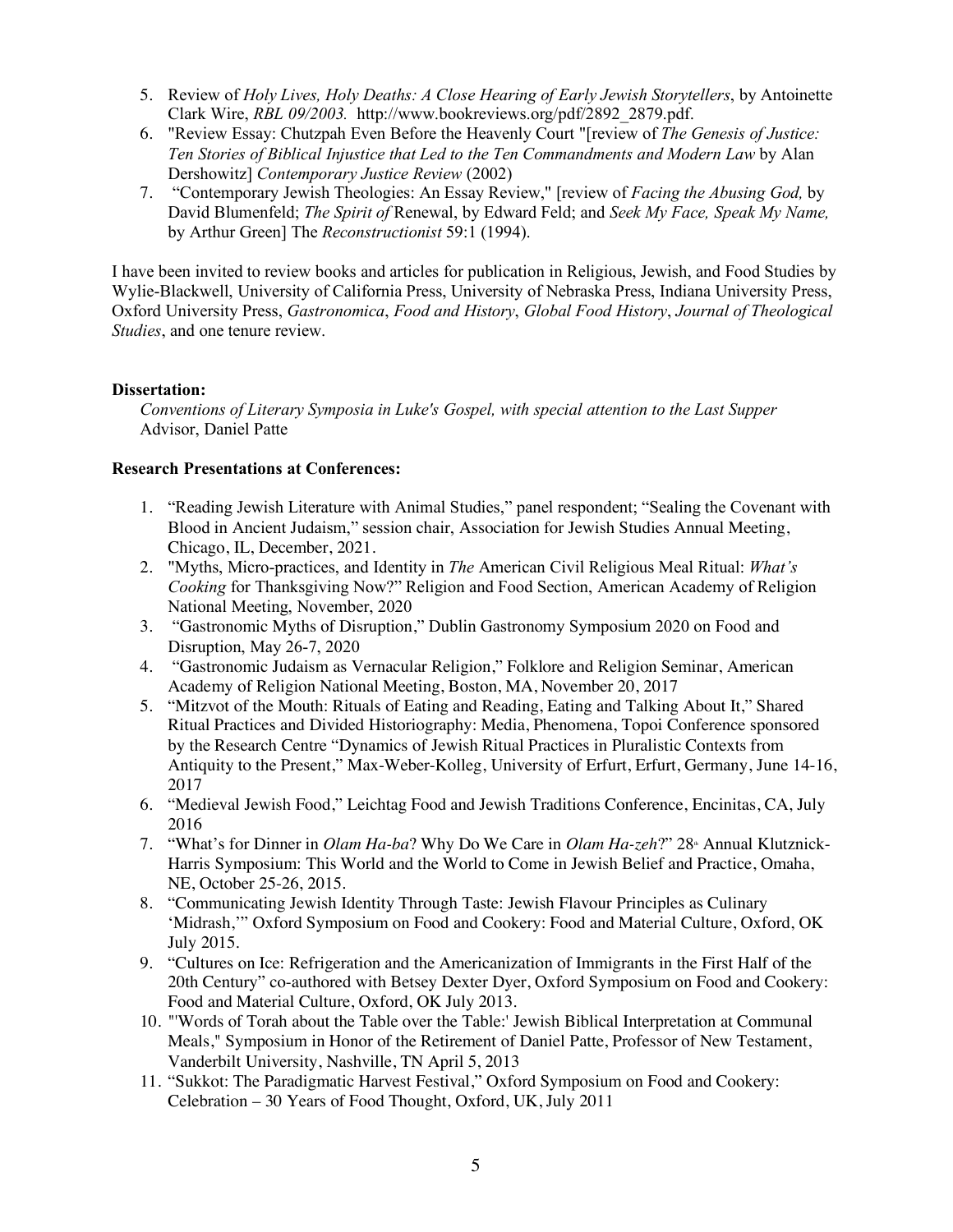- 12. "Eating Our Words: A Roundtable on the New Jewish Food Movement," panelist, Association for Jewish Studies Annual Meeting, Boston, MA, December, 2010.
- 13. "Table as the Generative Locus for Social Formation in Early Judaism," panelist, Seminar on Meals in the Greco-Roman, SBL Annual Meeting, Atlanta, GA, November, 2010.
- 14. "Cultures and Cultures: Fermented Foods as Culinary 'Shibboleths,'" co-authored with Betsey Dexter Dyer, Oxford Symposium on Food and Cookery: Cured, Fermented, and Smoked Foods, Oxford, UK, July 2010
- 15. "'Truly the Ear Tests Words as the Palate Tastes Food' (Job 12:11): Synaesthetic Food Metaphors for the Experience of the Divine in Jewish Tradition," Oxford Symposium on Food and Cookery: Food and Language, Oxford, UK, September 2009
- 16. "Performing Myth, Performing Midrash at Rabbinic Meals" paper for the Seminar on Meals in the Greco-Roman, SBL Annual Meeting, Boston, MA, November, 2008.
- 17. "Rethinking Eucharistic Origins: The Work of Andrew McGowan," session chairperson, Seminar on Meals in the Greco-Roman, AAR/SBL Annual Meeting, San Diego, CA, November, 2007
- 18. "Kabbalah, Food, and Sustainability," Twentieth Annual Klutznick-Harris Symposium "'The Mountains Shall Drip Wine:' Jews and the Environment" Omaha, NE, October 28-29, 2007
- 19. "Torah on the Table: A Sensual Morality," Oxford Symposium on Food and Cookery: Food and Morality, Oxford, UK, September 2007
- 20. "'Real Eating:' A Medieval Spanish Jewish View of Gastronomic Authenticity," Oxford Symposium on Food and Cookery: Authenticity, Oxford, UK, September 2005
- 21. "American Jewish Scholars and Their [Biblical] Scholarship (to Commemorate the 350th Anniversary of Jews in the United States)," Panelist/Respondent, AAR/SBL Annual Meeting, San Antonio, TX, November, 2004
- 22. "Contrasting Banquets: A Literary Commonplace in Philo's *On the Contemplative Life* and Other Greco-Roman Symposia," Consultation on Meals in the Greco-Roman World, AAR/SBL Annual Meeting, San Antonio, TX, November, 2004
- 23. "The 'Normal Mysticism' of Jewish Meal Rituals," Annual Conference of the Association for Jewish Studies, Boston, MA, December, 2003
- 24. "Defining a Typology for the Study of Meals in the Greco-Roman World," Panelist/respondent, Consultation on Meals in the Greco-Roman World, AAR/SBL Annual Meeting, Atlanta, GA, November, 2003
- 25. "The Tension between Vegetarianism and Meat-Eating in Judaism," Animals and Religion Consultation, AAR/SBL Annual Meeting, Atlanta, GA, November, 2003
- 26. "Meals and Jewish Studies," Consultation on Meals in the Greco-Roman World, AAR/SBL Annual Meeting, Toronto, November, 2002
- 27. "Does God Care What We Eat?" and "Food and Table Talk in the Early Rabbinic Seder and the Last Supper in Luke's Gospel," Fifteenth Annual Klutznick-Harris Symposium "Food and Judaism," Omaha, NE, October 27-28, 2002
- 28. "The Ritualization of Scripture in Rabbenu Bahya ben Asher's Eating Manual *Shulhan Shel Arba',"* 13th World Congress of Jewish Studies, Jerusalem, Israel, August 2001.
- 29. "Spirituality and Critique," Panelist, First Annual Teaching Workshop at the NEMAAR Annual Meeting: Teaching the Bible in Post-Secondary Education, Cambridge, MA, April 27th, 2001.
- 30. "Eating Torah: The Ritualization of Scriptural Verses in Medieval *Sifrut Ha-Hanhagot* and Islamic *Adab al Akl*," Annual Conference of the Association for Jewish Studies, Boston, MA, December, 2000.
- 31. "'Not by Bread Alone...': Food and Drink in the Rabbinic Seder and in the Last Supper," American Academy of Religion, Annual Meeting, Nashville, TN, November, 2000
- 32. "Transforming [the course] *Islam: Faith and Practice*: The Service Learning Component," A Future of Service: National Conference on Service-Learning in Theology/Religious Studies, Boston, MA, November, 1999.
- 33. "Rabbinic and Medieval Transformations of 'The Torah of beast and fowl' (Lev. 11:46)," Annual Conference of the Association for Jewish Studies, December, 1997; revised version at Brown University Seminar on Religion in the Ancient Mediterranean World, May, 1998.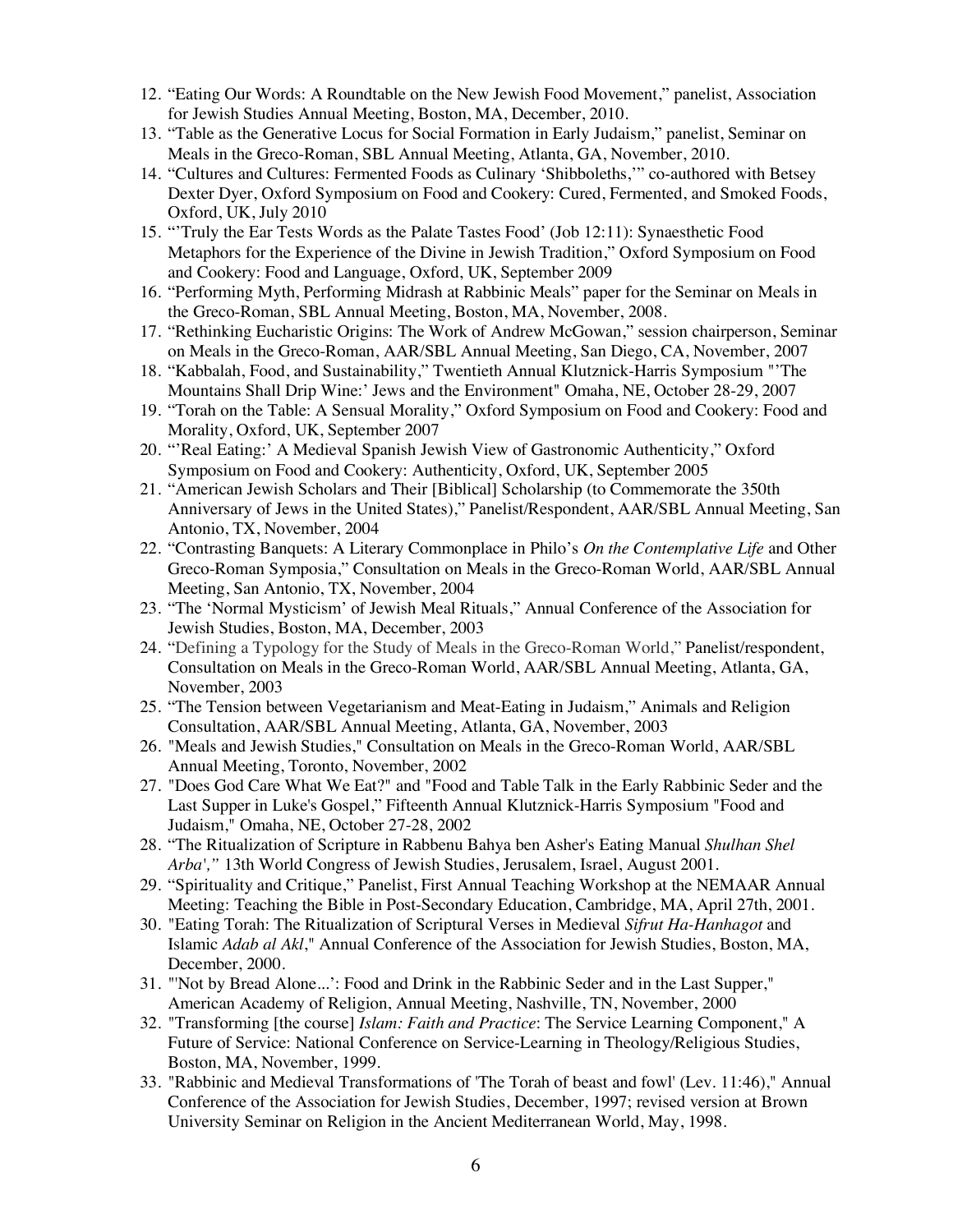- 34. "Dinner Dramas and Stories about Them: Ritualizing the Meals of Jesus," Society of Biblical Literature/New England Regional Meeting, 1997.
- 35. "Asceticism and 'Sacrifice' in Rabbinic Eating Rituals" American Academy of Religion, Annual Meeting, New Orleans, 1996.
- 36. "The Genre of the Rabbinic Seder," Brown Seminar on the Religions of the Ancient World, 1996.
- 37. "Comparative Method and Ideological Appropriation: The Case of New Testament and Rabbinic Parables," Annual Conference of the Association for Jewish Studies, 1994.
- 38. "Ideological Rationales for Modern Jewish Study of the New Testament," paper discussed in the Ideological Criticism Section at the AAR/SBL National Meeting, 1993.
- 39. "Were the Pharisees a Conversionist Sect?" Study of Judaism Session, Mid-Atlantic Regional Meeting of the AAR/SBL, 1993.
- 40. "The Last Supper as a Symposium Scene," Synoptic Gospels Session, Mid-Atlantic Regional Meeting of the AAR/SBL, 1993.
- 41. "Analogies for the Theologically Abhorrent in Early Rabbinic Judaism," AAR/SBL National Meeting, 1988.
- 42. "What is a Symposium in Luke's Gospel?" AAR Mid-Atlantic Regional Meeting, 1988.
- 43. "The Rhetoric of Authority in a Cynic Diatribe and a Rabbinical Exegetical Midrash," AAR/SBL National Meeting, 1986.
- 44. "Cultic Language and I Cor 5," SBL Southeastern Regional Meeting, 1986.

#### **Public Lectures:**

- 1. "A Theopoetics of Thanksgiving Food Rituals: The Myth-making Power of Meals as Midrash," Arts Lunch at the United Theological Seminary of the Twin Cities, November 9, 2021.
- 2. Spoken Word Performer, "Potlucks and Heart Projects," *Write Your Roots: Seven Monologues About Life & Food*, Pawtucket, RI (2020, postponed because of Covid-19)
- 3. Participant in YIVO's Shine Online Educational Series, A Seat at the Table: A Journey into Jewish Food (May, 2020).
- 4. Lecturer "Jewish Tastes and Identity," and panelist "Waste Not, Want Not: Exploring Food Waste," Hazon Food Conference, Falls Village, CT, August 14-17, 2019.
- 5. Keynote Speaker, Saturday Night Flavor: A Jewish Exploration of Food, Ethics, Community, and Culture, Jewish Alliance of Greater Rhode Island, Providence, RI, November 18, 2017.
- 6. "Food, Faith, and Fellowship: Connecting to Humans and Other than Humans through Taste," Chautauqua Institution, Chautauqua, NY, August 22, 2017
- 7. "Culinary History and Culture in Judaism" workshop/talk, Kahal B'raira Congregation for Humanistic Judaism, Cambridge, MA, April 2, 2017
- 8. "Meals as Metaphors for the Divine in Jewish Tradition," Tikkun Leyl Shavuot talk at Temple Reyim, Newton, MA, June 3, 2014
- 9. "Food, God, and Friendship: Jewish and Christian Metaphors for the Divine," Beloit College, Beloit, WI, April 17, 2014.
- 10. "Food that Divides, Food that Unites: Food Metaphors for the Experience of the Divine in Jewish and Christian Tradition," Kraft-Hiatt Program for Jewish-Christian Understanding Lecture, Holy Cross University, Worcester, MA, March 20, 2014
- 11. "What Makes Jewish Food Jewish? Temple Beth Abraham, Dayton, OH, October 16, 2013
- 12. Scholar-in-Residence, Shivek Lecture at Temple Emeth, Brookline, MA, November 17, 2012; Temple Emanuel, Marblehead, MA, April 27, 2012; Port Washington Public Library, Port Washington, NY, March 30, 2012
- 13. Contributor to *The Jew and the Carrot: Jews, Food, and Contemporary Issues* web blog, 2007-.
- 14. "Spirituality of Food," Unitarian Universalist Church of Westborough, Westborough, MA, November 4, 2007.
- 15. Panelist in *Omnivore's Dilemma* Panel, Wheaton College First Year Student Orientation, September, 2007.
- 16. "Words of Torah on the Table: The Spirituality of Food," Interfaith Breakfast of the Intercultural Center, Roger Williams University, Bristol, RI, February 15, 2007.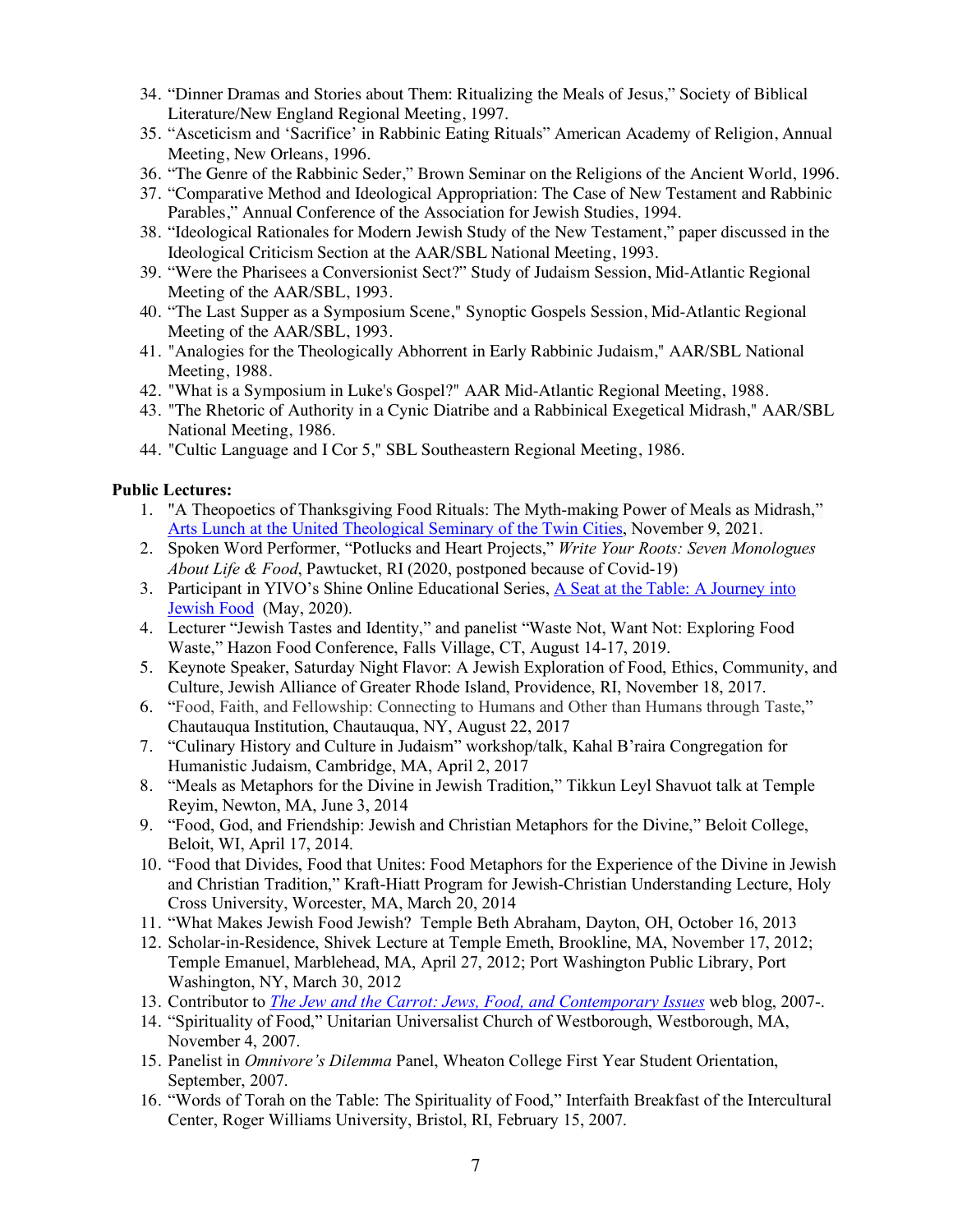- 17. Participant in "Food" Panel, Wheaton Alumnae/i Reunion, May, 2006.
- 18. "Jewish Views of Jesus," lunch talk, Congregation Agudas Achim, Attleboro, MA, November 17, 2004.
- 19. "*Jihad* and the Politics of Salvation," discussion leader for *Understanding The Modern Middle East* program of Massachusetts Foundation for the Humanities, Walpole Public Library, Walpole, MA, November 16, 2004; Mansfield Public Library, Mansfield, MA, December 14, 2004; Thomas Crane Public Library, Quincy, MA, March 10, 2005; Norton Public Library, Norton, MA, March 14, 2006.
- 20. "'One Sixtieth of Revelation:' Jewish Ideas About Dreams," Temple Torat Yisrael, Cranston, RI, May 26, 2004
- 21. "Da Vinci's Code and Gibson's Passions: Christianity and the Female Body in Recent Popular Culture," with Jane Gerhard (Visiting Professor of Women's Studies), lecture for Women's History Month, Wheaton College, March 26, 2004
- 22. "The *Da Vinci Code*," book discussion leader, Richards Memorial Library, N. Attleboro, MA, March 18, 2004
- 23. "*Women and Gender in Islam*, by Leila Ahmad," discussion leader for *Understanding Islam* program of Massachusetts Foundation for the Humanities, Fall River Public Library, Fall River, MA, January 6, 2004
- 24. "Meals as Midrash," Temple Isaiah, Lexington, MA, October 11, 2003; 3 session mini-course, Jewish Adult Institute, Temple Emanuel, Providence, RI, Fall, 2004
- 25. "Their Jihad and Ours," Congregation Tiferet Israel, Washington DC, July 6, 2002
- 26. "The Power of Scripture in Islam," Wheaton Alumnae/i College, May 17, 2002
- 27. "The Changing Face of Religion in the U.S.: New York City 2002," moderator/panelist, New York Fulbright Enrichment Seminar, NY, NY, March 9, 2002
- 28. "Why Be Jewish?" Scholar in Residence, Congregation Shirat Ha-Yam, Duxbury, MA, February 9-10, 2002.
- 29. "The Same Lord is the Lord of All…," panelist, The Foundation For Biblical Research, Charlestown, NH, July 7, 2000.
- 30. "Does God Care What We Eat?" Maimonides Society of the Jewish Federation of Rhode Island, June 4, 2000.
- 31. "Meat-Eating and Jewish Identity in Rabbinic Judaism and Medieval Kabbalah," Bronfman Fund/Department of Religion Lecture, Williams College, October 14, 1998.
- 32. "The Spirit of God in Torah: A Jewish Perspective," RI Roman Catholic Archdiocese Educators Conference, March 1998.
- 33. "Learning as a Spiritual Discipline: The Case of Jewish Women's Torah Study," Wheaton Faculty Luncheon Series/Women's History Week Lecture, March 5, 1998.
- 34. "Stairway To Heaven Progress and Perfectibility," (panelist) radio program (WHJJ) of the series Action Speaks '97, Is Technology Our New Religion? - AS220 Community Forum, Providence, October 28, 1997.
- 35. "The 'Curse of Ham' and Contemporary African American Biblical Interpretation," Wheaton Faculty Luncheon Series/Black History Month Lecture (February 1997).
- 36. "Jewish Identity in the New Testament," Instructor; "Jewish Eating," "The Seder and the Last Supper, " Speaker, Temple Emanu-el, Providence, RI (1997).
- 37. "Jewish-Christian Relations Then and Now," Speaker, Temple Beth El, Bennington, VT (October 1995).
- 38. "Negotiating Boundaries: Being Jewish in a Non-Jewish World," Keynote Speaker/Scholar in Residence, B'nai Havurah Reconstructionist Congregation Summer Institute Weekend Denver, CO (June 1995).
- 39. "Religious Responses to the Holocaust" workshop for a consortium of local churches, Oneida, NY (June 1995).
- 40. "Women in Judaism" workshop for the Jewish Women's Series of the JCC/Syracuse Jewish Federation (1994).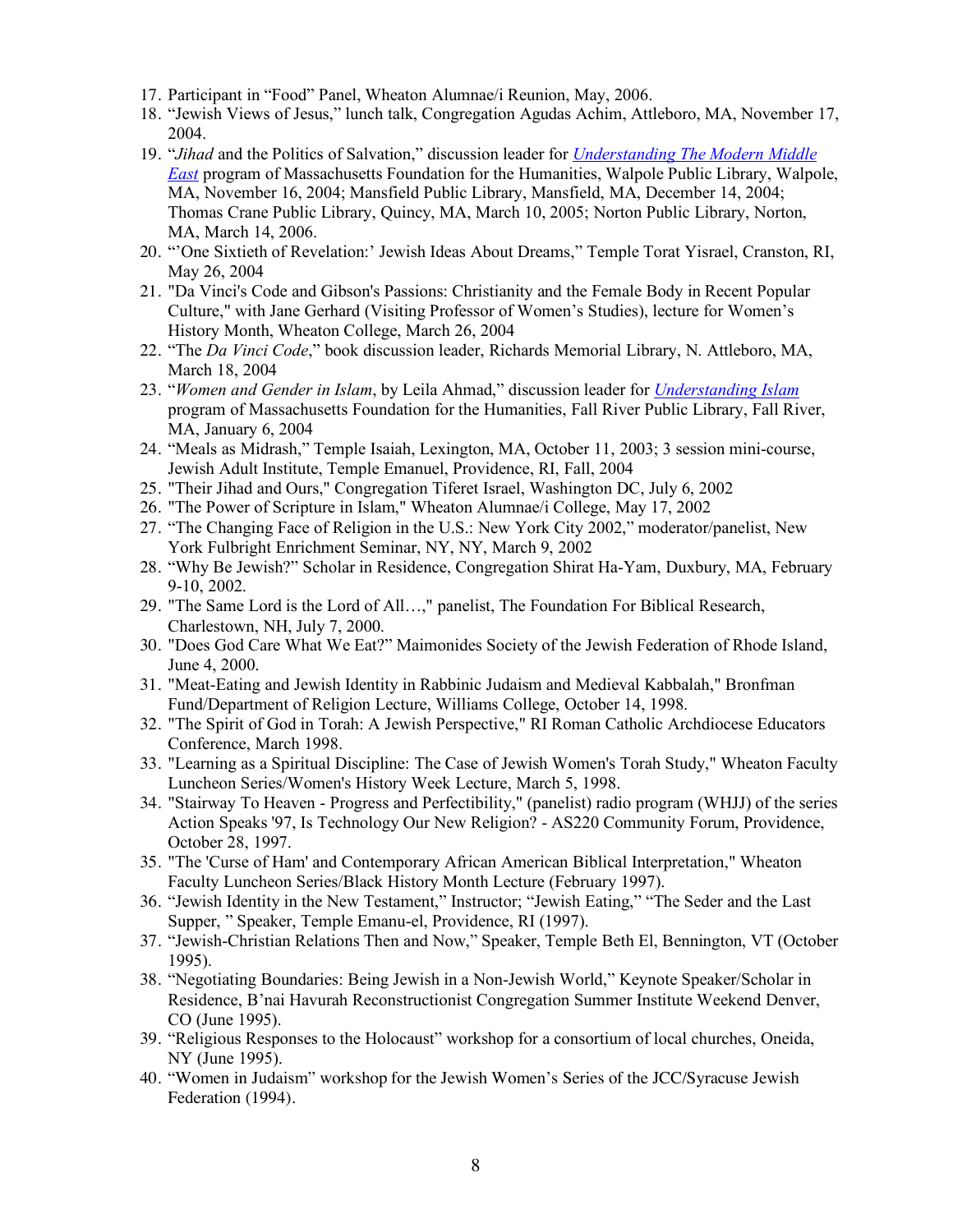# **WHEATON COLLEGE SERVICE**

| 2019-<br>2017 | Member, The Network for LGBTQ+ Inclusion, Support, and Advocacy<br>Wheaton Interdisciplinary Institute for the Humanities Co-Chair with Charlotte Meehan |
|---------------|----------------------------------------------------------------------------------------------------------------------------------------------------------|
|               | on the theme "Interpretation and its Expressive Modes: Challenging Hegemony"                                                                             |
| 2016-18       | Member, Faculty-Led Retention Working Group                                                                                                              |
| 2015-         | Faculty Advisor to Farm House and Jewish Life House                                                                                                      |
| 2013-19       | Academic Festival Planning Committee                                                                                                                     |
| 2013          | Vetted International Study in Israel programs for the Center for Global Education                                                                        |
| 2012-2015     | Member, Teagle Foundation Grant Team for Integrative Liberal Learning                                                                                    |
| 2012-         | Coordinator of Jewish Studies Minor, restructured the minor                                                                                              |
| 2012-         | Member, Planning Committee for Center for Contemplative Studies                                                                                          |
| 2012-2018     | Member, Ed. Pol. Sub-Committee on Student-initiated Connections                                                                                          |
| 2012          | Co-presented "Cultures and Cultures/Fermented Foods" talk with Betsey Dyer for                                                                           |
|               | Alumnae/i Development Programs                                                                                                                           |
| 2011          | Wrote article "Food, God, and Scholarship," for <i>The Wheaton Quarterly</i> (Fall 2011) 26-<br>31.                                                      |
| $2011 -$      | Non-Scientist Member of IACUC                                                                                                                            |
| Spring 2016   | Acting Chair, Religion Department                                                                                                                        |
| 2012-2015     | Chair, Religion Department                                                                                                                               |
| 2004-2007,    |                                                                                                                                                          |
| 2005-2006     | Chair, Advisory Committee                                                                                                                                |
| Spring 2000   | Acting Chair, Religion Department                                                                                                                        |
| 2000-2001     | Chair, First Year Seminar Steering Committee                                                                                                             |
| $2017 -$      | Member, First Year Seminar Steering Committee                                                                                                            |
| 2015-2016,    |                                                                                                                                                          |
| 2011,         |                                                                                                                                                          |
| 2006-2009     |                                                                                                                                                          |
| 2003-2004,    |                                                                                                                                                          |
| 2000-2001,    |                                                                                                                                                          |
| 1996-1998     |                                                                                                                                                          |
| 1996-1998     | Member, College Hearing Board                                                                                                                            |
| 1996-         | Faculty Advisor, Hillel; and 2012- Jewish Life House                                                                                                     |
| 2006-         | Service, Spirituality and Social Responsibility Advisory Committee                                                                                       |

# **JEWISH COMMUNAL PROFESSIONAL EXPERIENCE**

| Rabbi   | Visiting rabbi, High Holidays, Bejt Praha: The Open Prague Jewish Community, Prague,             |
|---------|--------------------------------------------------------------------------------------------------|
|         | Czech Republic, 2008, 2017                                                                       |
|         | Interim rabbi, Congregation Shirat Ha-Yam, Marshfield, MA 2004-5                                 |
|         | Taught weekly B'nai Mitzvah class                                                                |
|         | Weddings and other life-cycle events for Wheaton alumnae/i, Jews unaffiliated with a             |
|         | synagogue, Central NY, Providence, RI, Southeastern MA (1993-present)                            |
|         | High Holiday Services, Congregation Shirat Ha-Yam, Marshfield, MA 2003                           |
|         | High Holiday Children's services, Temple Beth El, Bennington, VT, 1997, 1998                     |
|         | Bi-monthly pulpit for Reconstructionist Congregation Shirat Ha-Yam, Duxbury, MA,<br>1996-97      |
|         | Monthly pulpit for Addison County, VT Havurah/Chaplain for Middlebury College<br>Hillel, 1991-92 |
| Teacher | Jewish Community Day School of RI, Providence RI, 7th, 8th grade "Midrash,"                      |
|         | "Talmud," Spring, 2006, 2007; Harry Elkins Midrasha Community Hebrew High School,                |
|         | Providence, RI: "Eco-Kashrut," Fall 2008; "Biblical Stories in Hebrew (Ruth and                  |
|         | Esther)", "Comparative Religion," Oct. 1997-May 1999                                             |